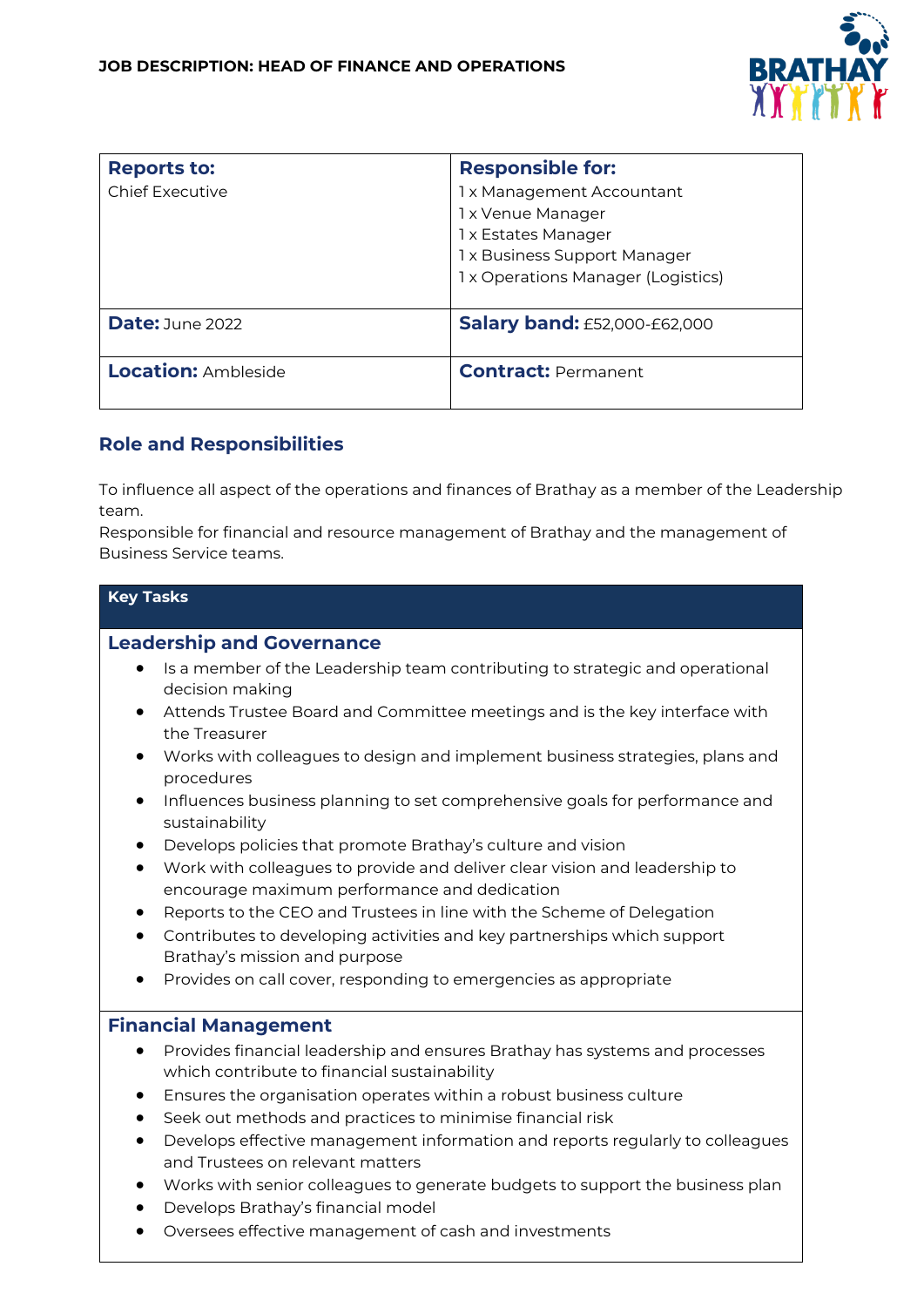

#### **Business Services**

- Oversees the operation of the Business Services teams in the provision of a highquality customer experience (external and internal)
- Oversees the provision by these teams of services that
	- o support Brathay's operational requirements
	- o is of consistent quality and compliant with all relevant legislation
- Manages and maintains Brathay's physical assets
- Oversees the development of Brathay's IT infrastructure

#### **Compliance**

- Ensures the maintenance, development and engagement of appropriate systems for
- Health and Safety, including work in the outdoors; all aspects of catering, hygiene and estates; employment and ancillary activities.
- Management of data (physical and digital) in line with the law and organisational standards, including
	- o Applicable GDPR
	- o Data protection
	- o Cyber Essentials/Cyber Essentials plus
- Holds the role of Senior Information Risk Owner (SIRO)
- Maintaining the systems necessary for various quality marks, accreditations and customer contracts.

#### **Legal**

- Primary contact and responsible for relationships with
	- o bankers
	- o investment managers
	- o lenders
	- o accountants and auditors
	- o solicitors
	- o insurers
- Regularly reviewing the provision and value for money supplied by service providers
- Acts as Company Secretary under the Companies Act
- Ensures Brathay's insurances are fit for purpose
- Ensures Brathay's statutory accounts are prepared and audited
- Ensures compliance with statutory frameworks (HMRC; Charities Act; Companies Act)

#### **Miscellaneous**

In addition to the duties listed here, the post holder is required to perform other duties, which are assigned from time to time. However, such other duties will be reasonable in relation to the individual's skills, abilities and grade.

#### **Skills and Experience:**

## **Essential**

• Significant experience of operating at a senior level in an organisation with excellent organisational skills with the ability to work well under pressure and to deadlines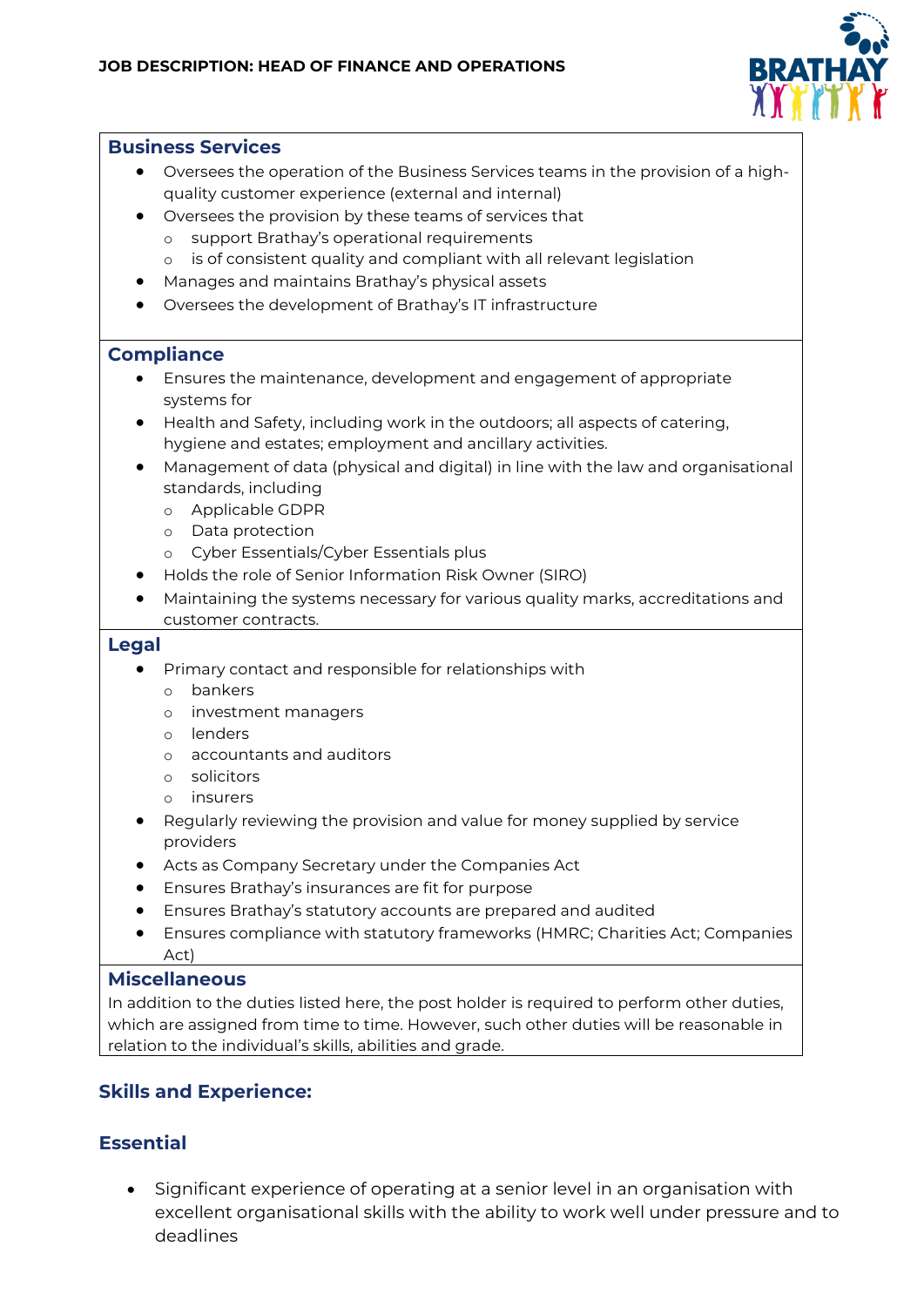

- A strategic and analytical thinker with strong leadership ability and people management skills
- Good project-management and time management skills, with the ability to prioritise and work to deadlines
- An excellent level of numeracy, with the ability to analyse financial data and other information
- Excellent interpersonal and teamwork skills, able to deal with sensitive issues in a confidential manner and work with colleagues at all levels
- Willingness to enquire and challenge when things do not make sense and help bring about better working practices
- Experience of providing excellent customer service
- Exceptional communication skills (written and verbal)
- Excellent IT skills, particularly Outlook, Word, and Excel
- Broad understanding of charity governance
- Professionalism and commitment
- Honesty and discretion
- Problem-solving skills and ability to remain calm under pressure
- flexibility to respond to changing business needs with a positive attitude.

# **Desirable**

- Experience of working within the charitable sector
- Broad understanding of information and communication technologies needed to support Brathay's development
- Experience of compliance
- Broad understanding of employment law

# **Education and Qualifications:**

## **Essential**

- Educated to degree level, or equivalent practical experience in accounting, business, finance, or a related field
- A recognised higher-level accountancy qualification

# **Limits of Authority**

Limits of financial authority are set out in the following documents, all of which are available on the intranet:

- Scheme of Delegation Detailed
- Scheme of Delegation Matters Reserved for the Board
- Expenditure authorisation